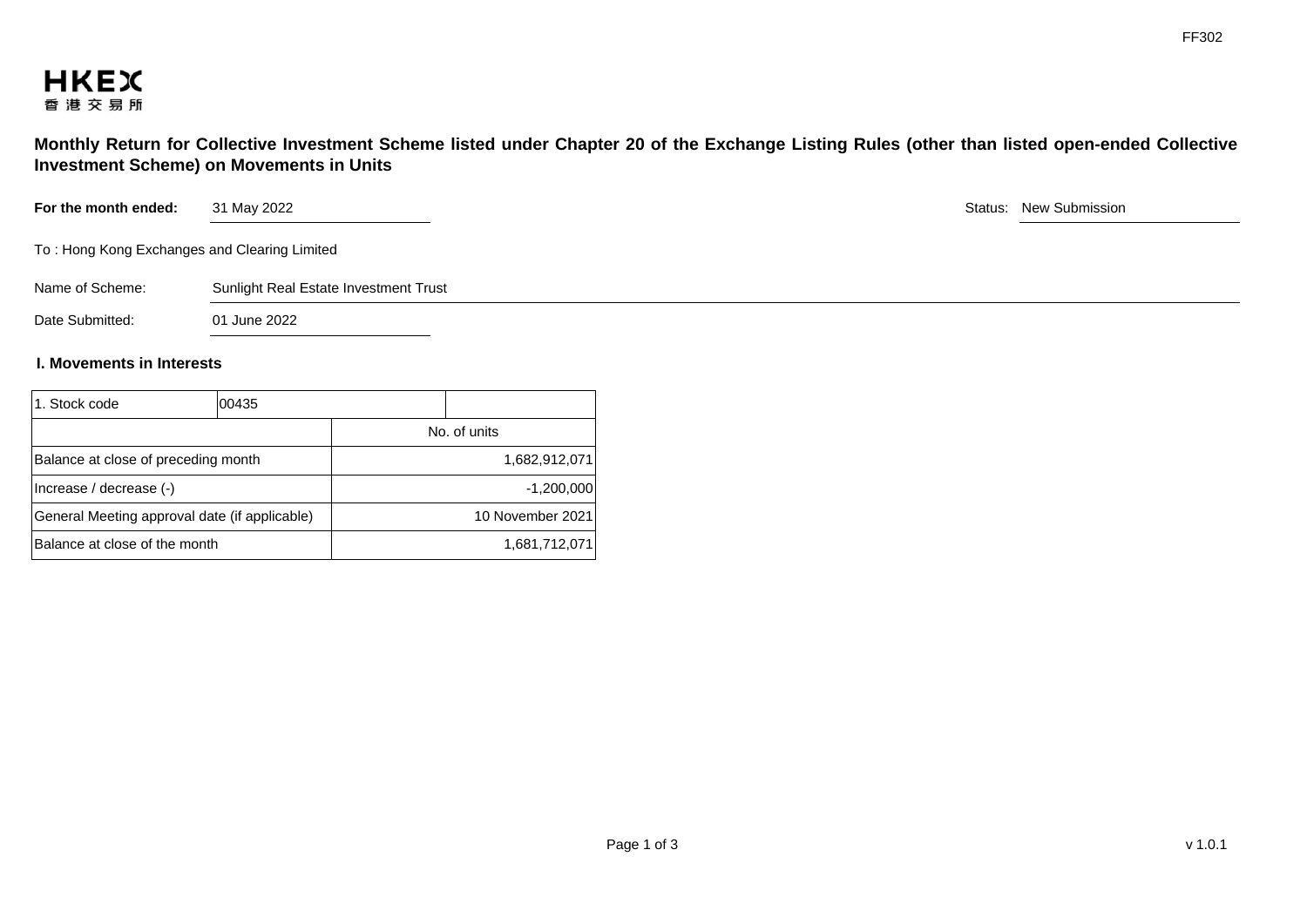### **II. Details of Movements in Units**

**(A). Unit Options (under Unit Option Schemes of the Scheme)** Not applicable

**(B). Warrants to Issue Units in the Scheme which are to be Listed** Not applicable

**(C). Convertibles (i.e. Convertible into Units in the Scheme which are to be Listed)** Not applicable

**(D). Any other Agreements or Arrangements to Issue Units in the Scheme which are to be Listed, including Options (other than under Unit Option Schemes)** Not applicable

#### **(E). Other Movements in Units**

| 1. Stock code of units issuable (if listed on SEHK) (Note 1, 3 and 4) |                     |                          | 100435 |                                                         |                                         |                                                       |                                                                                          |       |
|-----------------------------------------------------------------------|---------------------|--------------------------|--------|---------------------------------------------------------|-----------------------------------------|-------------------------------------------------------|------------------------------------------------------------------------------------------|-------|
| Type of Issue                                                         |                     | At price (if applicable) |        | I Issue and allotment I<br>I date (Note 3 and 4) $\mid$ | <b>General Meeting</b><br>approval date | No. of new units in Scheme<br>issued during the month | No. of new units in Scheme<br>which may be issued pursuant<br>thereto as at close of the |       |
|                                                                       |                     | Currency                 |        | Amount                                                  |                                         | (if applicable)                                       | pursuant thereto (E)                                                                     | month |
|                                                                       | Repurchase of units |                          |        |                                                         | 11 May 2022                             | 10 November 2021                                      | $-1,200,000$                                                                             |       |

| Total increase / decrease (-) during the month (00435) (i.e. Total of A to E) | 1,200,000 |  |
|-------------------------------------------------------------------------------|-----------|--|
|                                                                               |           |  |